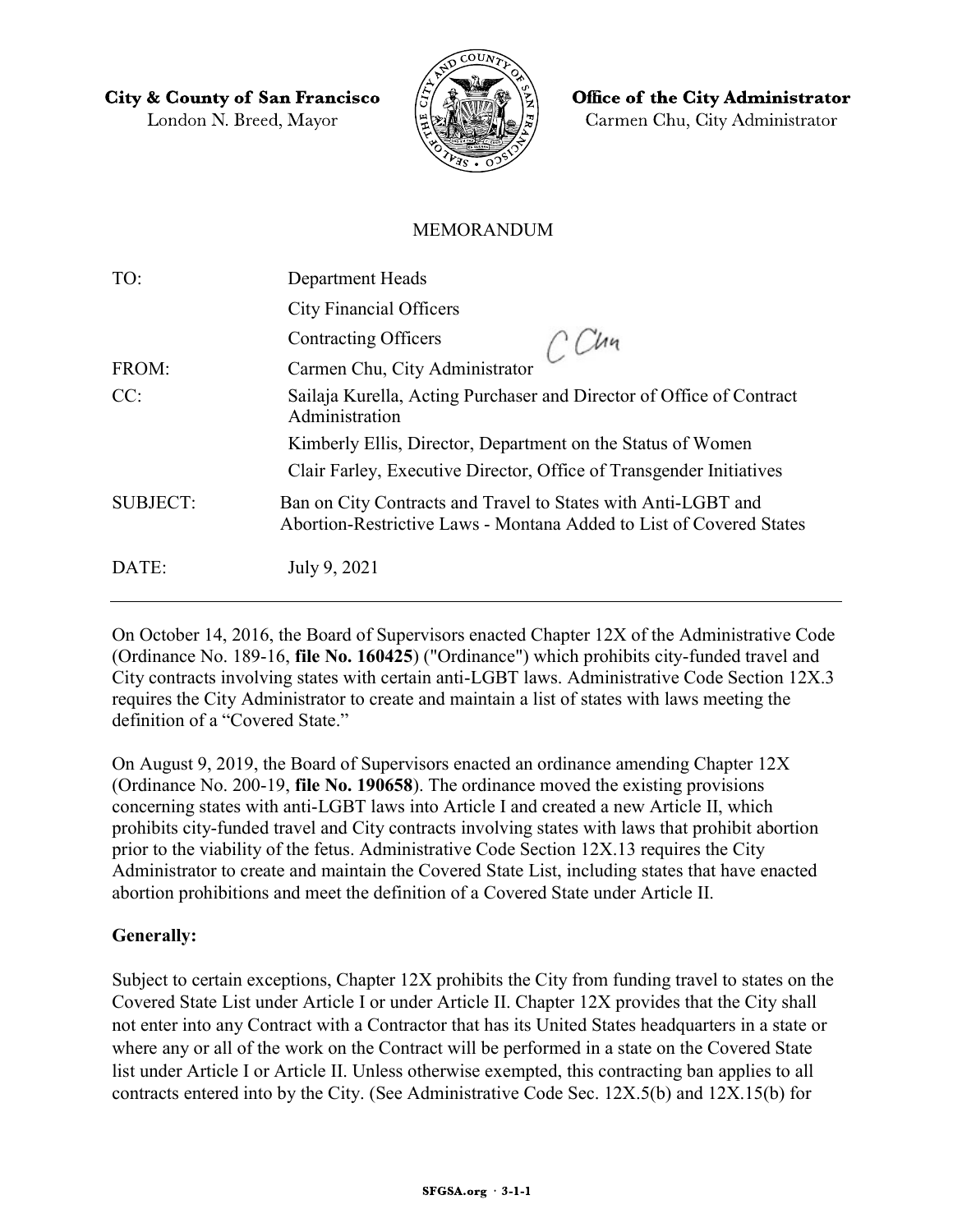specific circumstances where the contracting prohibition is not applicable, exempted, or eligible for a waiver). However, please note that the contracting ban only applies to the prime contractor and does not extend to lower tier subcontractors, suppliers, or vendors.

## Update to the Covered State List:

The following state was added to the Covered State List based on recent legislative action meeting the definition above under Article I of Chapter 12X:

- Montana:
	- o SB 280 increases barriers for transgender people to amend their birth certificates.
	- o SB 215 allows discrimination towards LGBTQ people based on religious beliefs.
	- o HB 112 bars transgender interscholastic athletes from participating in sports consistent with their gender identity.
	- o The addition of Montana to the Covered State List was effective on April 22, 2021.

The following states were already on the Covered State List due to anti-abortion laws meeting the definition of a Covered State under Article II of Chapter 12X. These states recently passed an anti-LGBT law or laws meeting the definition of a Covered State under Article I of Chapter 12X, and the Covered State List has been updated to reflect the additional basis for including these states:

- West Virginia:
	- o HB 3293 bars transgender interscholastic athletes from participating in sports consistent with their gender identity.
	- o West Virginia was added to the Covered State List in January 2020 due to antiabortion laws.
- Arkansas:
	- o SB 354 bars transgender interscholastic athletes from participating in school sports consistent with their gender identity.
	- o HB 1570 prohibits healthcare professionals from providing or referring transgender young people to medically necessary health care and allows private insurers to refuse coverage for gender-affirming care for people of any age.
	- o Arkansas was added to the Covered State List in January 2020 due to antiabortion laws.
- North Dakota
	- o HB 1503 permits student groups at colleges, universities, and high schools to discriminate against LGBTQ students.
	- o North Dakota was added to the Covered State List in January 2020 due to antiabortion laws.